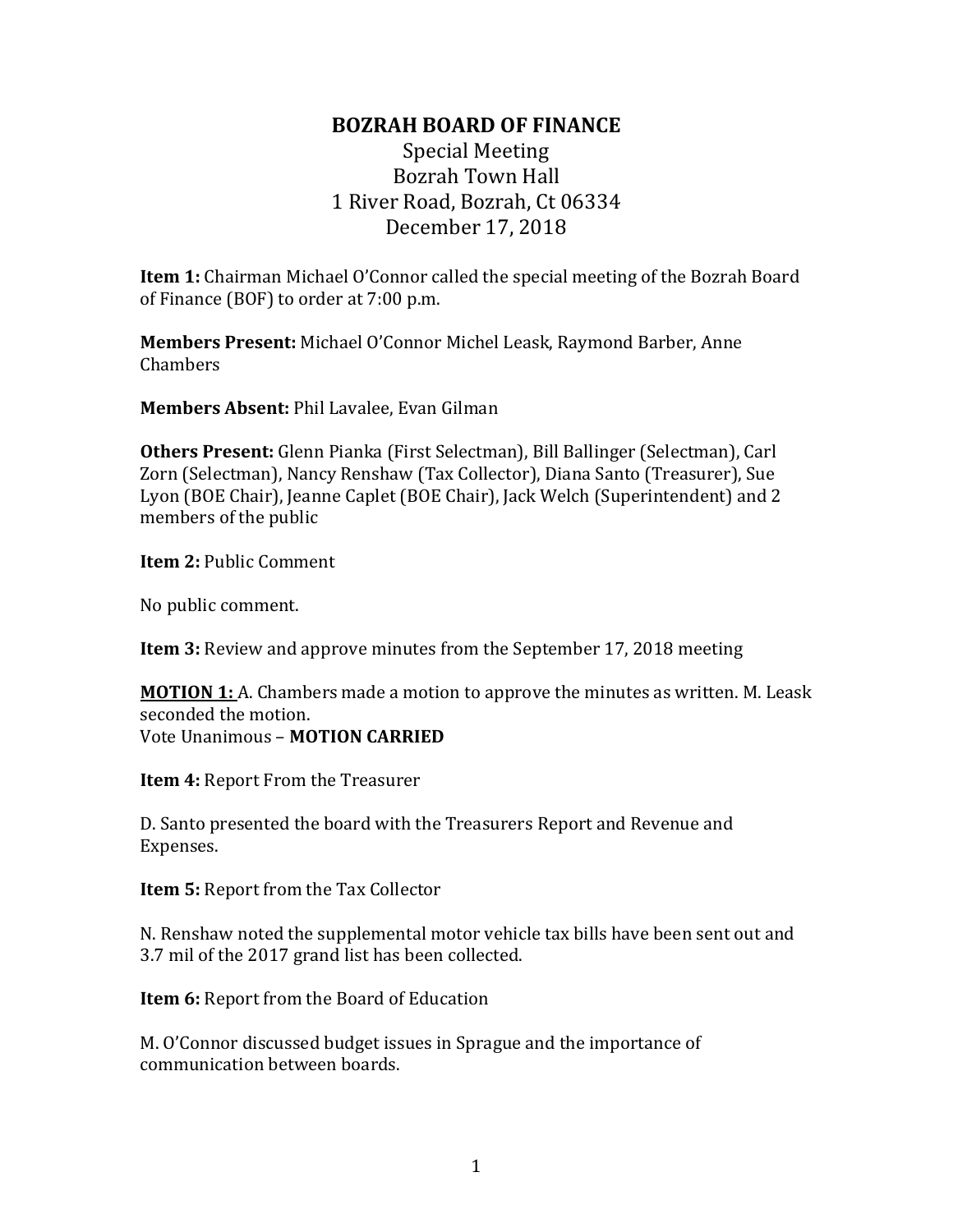## a. 2018-2019 budget status

J. Welch presented the board with the Board of Education's budget status. J. Welch noted the board was \$27,058.48 over the budget. They plan to recover the money by using money from profession development, instructional supplies, textbooks, custodial supplies and tech software.

## b. 5 year Capital Strategic Planning

J. Welch presented the board with the 5 year capital strategic plan.

**Item 7:** Report from Board of Selectmen

a. 2018 – 2019 budget status

G. Pianka noted complications with the Neighborhood Assistant Act and it has been dismissed. RFP design work was completed Anchor Engineering bid \$39,000, Lenard Engineering bid \$26,000 and Freeman Companies bid \$70,000. The money for the Neighborhood Assistant Act was budgeted as expected income that is no longer coming in.

G. Pianka also noted the town was denied the Diesel Emissions Grant that was being used to purchase two trucks. One truck had already been ordered for \$77,979. The second truck was not ordered but G. Pianka noted the truck is necessary for the Town. The truck can be financed for 5 years at \$31,758 per year. The ambulance has not been sold yet and it is possible to convert it to a town truck, although it is not heavy duty like the town needs.

The Paychex employee handbook has been created and the \$300 - \$350 weekly fees are completed. The town now employees 65 employees so Paychex services will increase.

G. Pianka noted unexpected fees for the Town Hall elevator and renovations on the well pump at the Maples Farm Park home. He also noted the increase in hours for the seasonal worker. The Town Clerk Assistant position will be no longer at the end of the year.

b. Optimus Sewer and Water Project Contract

G. Pianka noted he was opposed to financing the line near Noble Hill rd.

c. 5 Year Capital Strategic Planning

G. Piank presented the board with the Board of Selectmen's 5 year capital plan created at the November 20, 2018 Board of Selecten meeting.